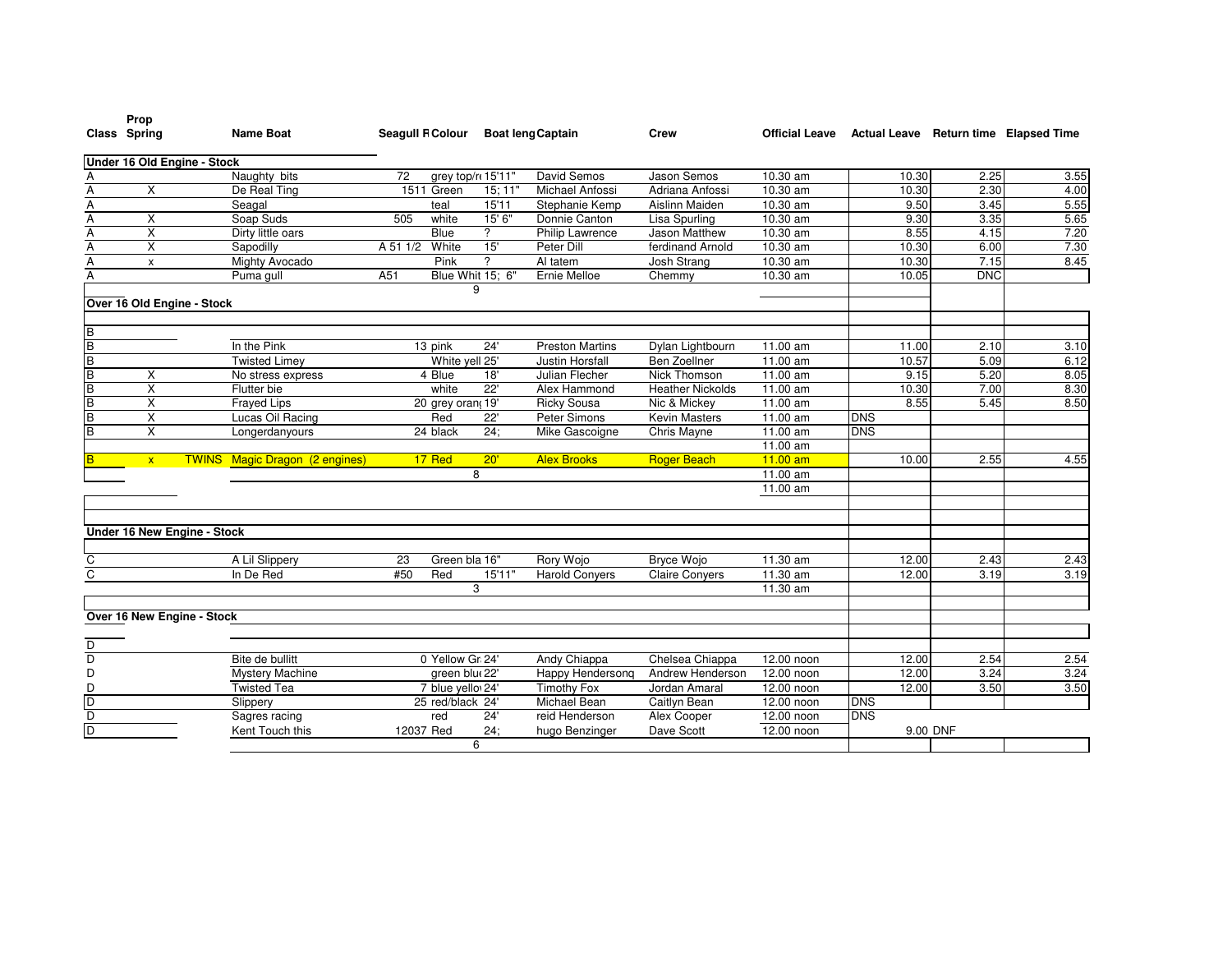| Class Spring<br><b>Name Boat</b><br><b>Seagull RColour</b><br><b>Boat leng Captain</b><br>Official Leave Actual Leave Return time Elapsed Time<br>Crew<br><b>Trad Dinghy Old Engine - Stock</b><br><b>Wooden Dinghy</b><br>$E - 1A$<br>15'<br><b>Gregg Titterton</b><br>8.30am<br>8.30<br>3.12<br>6.42<br>Χ<br>Friendship<br>Megan<br>cream<br>$\overline{\mathsf{x}}$<br>14'<br>$E - 1A$<br>Seven Wells<br>Chris Kulmala<br>Justin Madeiros<br>8.30am<br>8.30<br>3.22<br>6.52<br>vellow<br>X<br>Blue Blacl 15'<br><b>Stuart Randles</b><br>$E - 1A$<br><b>Marston Spirit</b><br><b>Gary Perry</b><br>8.30am<br>8.30<br>3.32<br>7.02<br>$\overline{\mathsf{x}}$<br>7.40<br>$E - 1A$<br>ast - #162! white<br>15.2 John russell<br>8.30am<br>8.30<br>4.10<br>Paskova<br>Mitchell Campbell<br>E1A<br>X<br>8.05<br>8.30<br>4.35<br>Dingleberry<br>dark blue 12'<br>Martin Brown<br><b>Richard Lightowler</b><br>8.30am<br>$\overline{\mathsf{x}}$<br>Donna Barnes<br>8.30am<br>8.30 DNF<br>$E - 1A$<br><b>Family Tree</b><br>pale yello 14'<br>Sonia Davis<br>$E - 1A$<br>X<br><b>Matthew Pridham</b><br>8.30 DNF<br>218<br>yelllow<br>10'<br>Peter Vicente<br>8.30am<br>$\overline{7}$<br><b>Not Wood Dinghy</b><br><b>Huckleberrys</b><br>Time to be corrected for line honours<br>$E - 1B$<br>069<br>12.'6"<br>PB wingate<br>Gemma Harris<br>2.20<br>5.05<br>X<br>Sheweed<br>white<br>9.15am<br>9.15<br>$E - 1B$<br>X<br>Taxi<br>purple<br>12'4"<br>Roger Hannant<br>Alecia<br>9.15am<br>9.15<br>3.30<br>6.15<br>$E - 1B$<br>5643 Darke gre 12'6"<br>9.15<br>6.26<br><b>Nigel Pollard</b><br><b>Christian Pollard</b><br>9.15am<br>3.41<br>X<br>Seaglassie<br>$E - 1B$<br>X<br>white blue 12'6"<br>Shaun Burgess<br>9.15am<br>9.15<br>3.48<br>6.33<br>Ground swell<br>Lauryn Burgess<br>$E - 1B$<br>$\overline{\mathsf{x}}$<br>6.37<br>809 blue<br>9.15am<br>9.15<br>3.52<br>DeBermudaIntruda<br>12'<br>Slayton Outerbridge<br>Slime<br>$E - 1B$<br>12'4''<br>X<br>Y5<br>blue<br><b>Corry Kowalchuk</b><br><b>Jeffrey Benevides</b><br>9.15am<br>9.15<br>4.01<br>6.46<br>Slipper 1<br>7.30<br>$E - 1B$<br>69 trillion dark blue 12'6'<br>Aaron Fenn<br>9.15am<br>4.45<br>х<br>Classy Seaman<br>James adams<br>9.15<br>$E - 1B$<br>Chris down<br>9.15am<br>7.45<br>3.50<br>7.65<br>X<br>Slippery when wet<br>521 white<br>12'<br>Spencer Ashford<br>$E - 1B$<br>13'<br>8.04<br>X<br>Cleveland Maybury<br><b>Brad Tatem</b><br>9.15am<br>9.15<br>5.19<br>Juicy Juice<br>white<br>$E - 1B$<br>X<br>12.6"<br>9.45<br>8.45<br>Henry Morgan<br>332<br>white<br>Spencer wood<br>Alex Hunter<br>9.15am<br>6.30<br>$E - 1B$<br>12.'4"<br><b>Bill tatem</b><br>Bobbi Sugh<br>9.15am<br>9.15 DNF<br>X<br>Amla<br>orange<br>$E - 1B$<br>X<br>700 Ewhite<br>12.'4'<br>9.15 DNC<br>richard beale<br>Duncan Barclay<br>9.15am<br>(no name)<br>$E - 1B$<br>X<br>PawPaw<br>12<br>9.15 DNC<br>white<br>Ambrose Gosling<br><b>Chase Sleeter</b><br>9.15am<br>12<br><b>Others</b><br>$E - 1B$<br>5.33<br>Ding Gull Berryg<br>18'<br>Hans Hirschi<br>9.30am<br>9.30<br>3.03<br>Χ<br>66 blue<br>James Holloway<br>$E - 1B$<br>X<br>18'<br>9.30am<br>5.42<br>ready or Knot<br>white<br>Leo Jordan<br><b>Heinz Stulferrear</b><br>10.03<br>3.45<br>5.52<br>15'8"<br>$E - 1B$<br>OldSkool Ting<br>10<br><b>Andrew Petty</b><br>9.30am<br>9.30<br>3.22<br>white<br>jared Holllis<br>$E - 1B$<br>X<br>Brandnewsecondhandqull<br>8012 red<br>13.6 Caz Sulllivane<br>Kate Ross<br>9.30am<br>9.30<br>3.30<br>6.00<br>$E - 1B$<br>???<br>vellow 15' 12'<br>David Dawson<br>3.23<br>6.08<br>Χ<br>Yella Gull<br>Stephen Robert<br>9.30am<br>9.15<br>$E - 1B$<br>6.30<br>X<br>15'9"<br>9.30am<br>9.30<br>4.00<br>Trouble maker<br>white<br>James Tatem<br>Alba fernandez<br>17<br>$E - 1B$<br>Χ<br>6.37<br>Lil Wonky<br>Fortnum c 17'<br><b>Chris Farrow</b><br>9.30am<br>9.30<br>4.07<br>Michael Smith<br>$E - 1B$<br>X<br><b>NautiBoyz</b><br>10241 It blue<br>13.6 Mike Corea<br>9.30am<br>9.30<br>4.20<br>6.50<br>jeffrey Stephenson<br>$E - 1B$<br>8.45<br>4.00<br>7.15<br>Two Pork Hunts<br>Burgundy 15'<br>Kevin Pearson<br>Andrea Pearson<br>9.30am<br>$\pmb{\times}$<br>$E - 1B$<br>X<br>7.17<br><b>Twointhe Pink</b><br>pink white 14'<br><b>Adam Birch</b><br>Dan Bortoli<br>9.30am<br>9.00<br>4.17<br>7.27<br>5.10<br>Graysons first boat<br>red/white<br>Alex Adelsberg<br>Johnny Peacock<br>9.43<br>7.30<br>$E - 1B$<br>X<br>Jizzie Gillespie<br>15 red while 14'<br>Nick Cabral<br><b>Shane Dietz</b><br>9.30am<br>9.30<br>5.00<br>7.37<br>$E - 1B$<br>X<br>Shrimp n Grits<br>Bue gray 15' 8"<br>kate Cabral<br>Sue Hocut<br>9.30am<br>9.30<br>5.07<br>$\overline{\mathsf{x}}$<br>$E - 1B$<br>9.30<br>7.46<br>The Gull<br>12.5'<br>Ronac Doenbrook<br>Jamal Williams<br>9.30am<br>5.16<br>white<br>$E - 1B$<br>8.00<br>(no name - Heineken flag)<br>Sean Pitcher<br><b>Richard Butterfield</b><br>6.00<br>white<br>10.00<br>$E - 1B$<br>8.55<br>4.58<br>8.03<br>X<br>16'<br><b>Mark Soares</b><br>9.30am<br>La Chamita<br><b>Bert Finnerty</b><br>grey<br>$E - 1B$<br>Χ<br>10'<br>Rob Miller<br>9.30am<br>8.30<br>Reality<br>Dan Darcy<br>9.30 6 ish<br>white<br>$E - 1B$<br>$\overline{\mathsf{x}}$<br>8.38<br>13.5'<br>Justin Lindo<br>Carlos Cardosa<br>9.37<br>6.15<br>Pepto on the run<br>96 pink<br>$E - 1B$<br><b>Breast Milk</b><br>15'6"<br>Hamish Burns<br>Kevin Fox<br>6.30<br>9.00<br>05<br>white<br>9.30am<br>9.30<br>$E - 1B$<br>X<br>12.<br>12.10<br>Bow to break<br>white<br><b>Brodie Smith</b><br>9.30am<br>9.30<br>9.40<br>Adam ewart<br>$E - 1B$<br>12.5'<br>X<br>15118<br>white<br><b>Tyrone Chin</b><br>Nicky Gurret<br>9.30am<br><b>DNS</b><br><b>Recession Ride</b> | Prop |  |  |  |  |  |
|-------------------------------------------------------------------------------------------------------------------------------------------------------------------------------------------------------------------------------------------------------------------------------------------------------------------------------------------------------------------------------------------------------------------------------------------------------------------------------------------------------------------------------------------------------------------------------------------------------------------------------------------------------------------------------------------------------------------------------------------------------------------------------------------------------------------------------------------------------------------------------------------------------------------------------------------------------------------------------------------------------------------------------------------------------------------------------------------------------------------------------------------------------------------------------------------------------------------------------------------------------------------------------------------------------------------------------------------------------------------------------------------------------------------------------------------------------------------------------------------------------------------------------------------------------------------------------------------------------------------------------------------------------------------------------------------------------------------------------------------------------------------------------------------------------------------------------------------------------------------------------------------------------------------------------------------------------------------------------------------------------------------------------------------------------------------------------------------------------------------------------------------------------------------------------------------------------------------------------------------------------------------------------------------------------------------------------------------------------------------------------------------------------------------------------------------------------------------------------------------------------------------------------------------------------------------------------------------------------------------------------------------------------------------------------------------------------------------------------------------------------------------------------------------------------------------------------------------------------------------------------------------------------------------------------------------------------------------------------------------------------------------------------------------------------------------------------------------------------------------------------------------------------------------------------------------------------------------------------------------------------------------------------------------------------------------------------------------------------------------------------------------------------------------------------------------------------------------------------------------------------------------------------------------------------------------------------------------------------------------------------------------------------------------------------------------------------------------------------------------------------------------------------------------------------------------------------------------------------------------------------------------------------------------------------------------------------------------------------------------------------------------------------------------------------------------------------------------------------------------------------------------------------------------------------------------------------------------------------------------------------------------------------------------------------------------------------------------------------------------------------------------------------------------------------------------------------------------------------------------------------------------------------------------------------------------------------------------------------------------------------------------------------------------------------------------------------------------------------------------------------------------------------------------------------------------------------------------------------------------------------------------------------------------------------------------------------------------------------------------------------------------------------------------------------------------------------------------------------------------------------------------------------------------------------------------------------------------------------------------------------------------------------------------------------------------------------------------------------------------------------------------------------------------------------------------------------------------------------------------------------------------------------------------------------------------------------------------------------------------------------------------------------------------------|------|--|--|--|--|--|
|                                                                                                                                                                                                                                                                                                                                                                                                                                                                                                                                                                                                                                                                                                                                                                                                                                                                                                                                                                                                                                                                                                                                                                                                                                                                                                                                                                                                                                                                                                                                                                                                                                                                                                                                                                                                                                                                                                                                                                                                                                                                                                                                                                                                                                                                                                                                                                                                                                                                                                                                                                                                                                                                                                                                                                                                                                                                                                                                                                                                                                                                                                                                                                                                                                                                                                                                                                                                                                                                                                                                                                                                                                                                                                                                                                                                                                                                                                                                                                                                                                                                                                                                                                                                                                                                                                                                                                                                                                                                                                                                                                                                                                                                                                                                                                                                                                                                                                                                                                                                                                                                                                                                                                                                                                                                                                                                                                                                                                                                                                                                                                                                                                                                         |      |  |  |  |  |  |
|                                                                                                                                                                                                                                                                                                                                                                                                                                                                                                                                                                                                                                                                                                                                                                                                                                                                                                                                                                                                                                                                                                                                                                                                                                                                                                                                                                                                                                                                                                                                                                                                                                                                                                                                                                                                                                                                                                                                                                                                                                                                                                                                                                                                                                                                                                                                                                                                                                                                                                                                                                                                                                                                                                                                                                                                                                                                                                                                                                                                                                                                                                                                                                                                                                                                                                                                                                                                                                                                                                                                                                                                                                                                                                                                                                                                                                                                                                                                                                                                                                                                                                                                                                                                                                                                                                                                                                                                                                                                                                                                                                                                                                                                                                                                                                                                                                                                                                                                                                                                                                                                                                                                                                                                                                                                                                                                                                                                                                                                                                                                                                                                                                                                         |      |  |  |  |  |  |
|                                                                                                                                                                                                                                                                                                                                                                                                                                                                                                                                                                                                                                                                                                                                                                                                                                                                                                                                                                                                                                                                                                                                                                                                                                                                                                                                                                                                                                                                                                                                                                                                                                                                                                                                                                                                                                                                                                                                                                                                                                                                                                                                                                                                                                                                                                                                                                                                                                                                                                                                                                                                                                                                                                                                                                                                                                                                                                                                                                                                                                                                                                                                                                                                                                                                                                                                                                                                                                                                                                                                                                                                                                                                                                                                                                                                                                                                                                                                                                                                                                                                                                                                                                                                                                                                                                                                                                                                                                                                                                                                                                                                                                                                                                                                                                                                                                                                                                                                                                                                                                                                                                                                                                                                                                                                                                                                                                                                                                                                                                                                                                                                                                                                         |      |  |  |  |  |  |
|                                                                                                                                                                                                                                                                                                                                                                                                                                                                                                                                                                                                                                                                                                                                                                                                                                                                                                                                                                                                                                                                                                                                                                                                                                                                                                                                                                                                                                                                                                                                                                                                                                                                                                                                                                                                                                                                                                                                                                                                                                                                                                                                                                                                                                                                                                                                                                                                                                                                                                                                                                                                                                                                                                                                                                                                                                                                                                                                                                                                                                                                                                                                                                                                                                                                                                                                                                                                                                                                                                                                                                                                                                                                                                                                                                                                                                                                                                                                                                                                                                                                                                                                                                                                                                                                                                                                                                                                                                                                                                                                                                                                                                                                                                                                                                                                                                                                                                                                                                                                                                                                                                                                                                                                                                                                                                                                                                                                                                                                                                                                                                                                                                                                         |      |  |  |  |  |  |
|                                                                                                                                                                                                                                                                                                                                                                                                                                                                                                                                                                                                                                                                                                                                                                                                                                                                                                                                                                                                                                                                                                                                                                                                                                                                                                                                                                                                                                                                                                                                                                                                                                                                                                                                                                                                                                                                                                                                                                                                                                                                                                                                                                                                                                                                                                                                                                                                                                                                                                                                                                                                                                                                                                                                                                                                                                                                                                                                                                                                                                                                                                                                                                                                                                                                                                                                                                                                                                                                                                                                                                                                                                                                                                                                                                                                                                                                                                                                                                                                                                                                                                                                                                                                                                                                                                                                                                                                                                                                                                                                                                                                                                                                                                                                                                                                                                                                                                                                                                                                                                                                                                                                                                                                                                                                                                                                                                                                                                                                                                                                                                                                                                                                         |      |  |  |  |  |  |
|                                                                                                                                                                                                                                                                                                                                                                                                                                                                                                                                                                                                                                                                                                                                                                                                                                                                                                                                                                                                                                                                                                                                                                                                                                                                                                                                                                                                                                                                                                                                                                                                                                                                                                                                                                                                                                                                                                                                                                                                                                                                                                                                                                                                                                                                                                                                                                                                                                                                                                                                                                                                                                                                                                                                                                                                                                                                                                                                                                                                                                                                                                                                                                                                                                                                                                                                                                                                                                                                                                                                                                                                                                                                                                                                                                                                                                                                                                                                                                                                                                                                                                                                                                                                                                                                                                                                                                                                                                                                                                                                                                                                                                                                                                                                                                                                                                                                                                                                                                                                                                                                                                                                                                                                                                                                                                                                                                                                                                                                                                                                                                                                                                                                         |      |  |  |  |  |  |
|                                                                                                                                                                                                                                                                                                                                                                                                                                                                                                                                                                                                                                                                                                                                                                                                                                                                                                                                                                                                                                                                                                                                                                                                                                                                                                                                                                                                                                                                                                                                                                                                                                                                                                                                                                                                                                                                                                                                                                                                                                                                                                                                                                                                                                                                                                                                                                                                                                                                                                                                                                                                                                                                                                                                                                                                                                                                                                                                                                                                                                                                                                                                                                                                                                                                                                                                                                                                                                                                                                                                                                                                                                                                                                                                                                                                                                                                                                                                                                                                                                                                                                                                                                                                                                                                                                                                                                                                                                                                                                                                                                                                                                                                                                                                                                                                                                                                                                                                                                                                                                                                                                                                                                                                                                                                                                                                                                                                                                                                                                                                                                                                                                                                         |      |  |  |  |  |  |
|                                                                                                                                                                                                                                                                                                                                                                                                                                                                                                                                                                                                                                                                                                                                                                                                                                                                                                                                                                                                                                                                                                                                                                                                                                                                                                                                                                                                                                                                                                                                                                                                                                                                                                                                                                                                                                                                                                                                                                                                                                                                                                                                                                                                                                                                                                                                                                                                                                                                                                                                                                                                                                                                                                                                                                                                                                                                                                                                                                                                                                                                                                                                                                                                                                                                                                                                                                                                                                                                                                                                                                                                                                                                                                                                                                                                                                                                                                                                                                                                                                                                                                                                                                                                                                                                                                                                                                                                                                                                                                                                                                                                                                                                                                                                                                                                                                                                                                                                                                                                                                                                                                                                                                                                                                                                                                                                                                                                                                                                                                                                                                                                                                                                         |      |  |  |  |  |  |
|                                                                                                                                                                                                                                                                                                                                                                                                                                                                                                                                                                                                                                                                                                                                                                                                                                                                                                                                                                                                                                                                                                                                                                                                                                                                                                                                                                                                                                                                                                                                                                                                                                                                                                                                                                                                                                                                                                                                                                                                                                                                                                                                                                                                                                                                                                                                                                                                                                                                                                                                                                                                                                                                                                                                                                                                                                                                                                                                                                                                                                                                                                                                                                                                                                                                                                                                                                                                                                                                                                                                                                                                                                                                                                                                                                                                                                                                                                                                                                                                                                                                                                                                                                                                                                                                                                                                                                                                                                                                                                                                                                                                                                                                                                                                                                                                                                                                                                                                                                                                                                                                                                                                                                                                                                                                                                                                                                                                                                                                                                                                                                                                                                                                         |      |  |  |  |  |  |
|                                                                                                                                                                                                                                                                                                                                                                                                                                                                                                                                                                                                                                                                                                                                                                                                                                                                                                                                                                                                                                                                                                                                                                                                                                                                                                                                                                                                                                                                                                                                                                                                                                                                                                                                                                                                                                                                                                                                                                                                                                                                                                                                                                                                                                                                                                                                                                                                                                                                                                                                                                                                                                                                                                                                                                                                                                                                                                                                                                                                                                                                                                                                                                                                                                                                                                                                                                                                                                                                                                                                                                                                                                                                                                                                                                                                                                                                                                                                                                                                                                                                                                                                                                                                                                                                                                                                                                                                                                                                                                                                                                                                                                                                                                                                                                                                                                                                                                                                                                                                                                                                                                                                                                                                                                                                                                                                                                                                                                                                                                                                                                                                                                                                         |      |  |  |  |  |  |
|                                                                                                                                                                                                                                                                                                                                                                                                                                                                                                                                                                                                                                                                                                                                                                                                                                                                                                                                                                                                                                                                                                                                                                                                                                                                                                                                                                                                                                                                                                                                                                                                                                                                                                                                                                                                                                                                                                                                                                                                                                                                                                                                                                                                                                                                                                                                                                                                                                                                                                                                                                                                                                                                                                                                                                                                                                                                                                                                                                                                                                                                                                                                                                                                                                                                                                                                                                                                                                                                                                                                                                                                                                                                                                                                                                                                                                                                                                                                                                                                                                                                                                                                                                                                                                                                                                                                                                                                                                                                                                                                                                                                                                                                                                                                                                                                                                                                                                                                                                                                                                                                                                                                                                                                                                                                                                                                                                                                                                                                                                                                                                                                                                                                         |      |  |  |  |  |  |
|                                                                                                                                                                                                                                                                                                                                                                                                                                                                                                                                                                                                                                                                                                                                                                                                                                                                                                                                                                                                                                                                                                                                                                                                                                                                                                                                                                                                                                                                                                                                                                                                                                                                                                                                                                                                                                                                                                                                                                                                                                                                                                                                                                                                                                                                                                                                                                                                                                                                                                                                                                                                                                                                                                                                                                                                                                                                                                                                                                                                                                                                                                                                                                                                                                                                                                                                                                                                                                                                                                                                                                                                                                                                                                                                                                                                                                                                                                                                                                                                                                                                                                                                                                                                                                                                                                                                                                                                                                                                                                                                                                                                                                                                                                                                                                                                                                                                                                                                                                                                                                                                                                                                                                                                                                                                                                                                                                                                                                                                                                                                                                                                                                                                         |      |  |  |  |  |  |
|                                                                                                                                                                                                                                                                                                                                                                                                                                                                                                                                                                                                                                                                                                                                                                                                                                                                                                                                                                                                                                                                                                                                                                                                                                                                                                                                                                                                                                                                                                                                                                                                                                                                                                                                                                                                                                                                                                                                                                                                                                                                                                                                                                                                                                                                                                                                                                                                                                                                                                                                                                                                                                                                                                                                                                                                                                                                                                                                                                                                                                                                                                                                                                                                                                                                                                                                                                                                                                                                                                                                                                                                                                                                                                                                                                                                                                                                                                                                                                                                                                                                                                                                                                                                                                                                                                                                                                                                                                                                                                                                                                                                                                                                                                                                                                                                                                                                                                                                                                                                                                                                                                                                                                                                                                                                                                                                                                                                                                                                                                                                                                                                                                                                         |      |  |  |  |  |  |
|                                                                                                                                                                                                                                                                                                                                                                                                                                                                                                                                                                                                                                                                                                                                                                                                                                                                                                                                                                                                                                                                                                                                                                                                                                                                                                                                                                                                                                                                                                                                                                                                                                                                                                                                                                                                                                                                                                                                                                                                                                                                                                                                                                                                                                                                                                                                                                                                                                                                                                                                                                                                                                                                                                                                                                                                                                                                                                                                                                                                                                                                                                                                                                                                                                                                                                                                                                                                                                                                                                                                                                                                                                                                                                                                                                                                                                                                                                                                                                                                                                                                                                                                                                                                                                                                                                                                                                                                                                                                                                                                                                                                                                                                                                                                                                                                                                                                                                                                                                                                                                                                                                                                                                                                                                                                                                                                                                                                                                                                                                                                                                                                                                                                         |      |  |  |  |  |  |
|                                                                                                                                                                                                                                                                                                                                                                                                                                                                                                                                                                                                                                                                                                                                                                                                                                                                                                                                                                                                                                                                                                                                                                                                                                                                                                                                                                                                                                                                                                                                                                                                                                                                                                                                                                                                                                                                                                                                                                                                                                                                                                                                                                                                                                                                                                                                                                                                                                                                                                                                                                                                                                                                                                                                                                                                                                                                                                                                                                                                                                                                                                                                                                                                                                                                                                                                                                                                                                                                                                                                                                                                                                                                                                                                                                                                                                                                                                                                                                                                                                                                                                                                                                                                                                                                                                                                                                                                                                                                                                                                                                                                                                                                                                                                                                                                                                                                                                                                                                                                                                                                                                                                                                                                                                                                                                                                                                                                                                                                                                                                                                                                                                                                         |      |  |  |  |  |  |
|                                                                                                                                                                                                                                                                                                                                                                                                                                                                                                                                                                                                                                                                                                                                                                                                                                                                                                                                                                                                                                                                                                                                                                                                                                                                                                                                                                                                                                                                                                                                                                                                                                                                                                                                                                                                                                                                                                                                                                                                                                                                                                                                                                                                                                                                                                                                                                                                                                                                                                                                                                                                                                                                                                                                                                                                                                                                                                                                                                                                                                                                                                                                                                                                                                                                                                                                                                                                                                                                                                                                                                                                                                                                                                                                                                                                                                                                                                                                                                                                                                                                                                                                                                                                                                                                                                                                                                                                                                                                                                                                                                                                                                                                                                                                                                                                                                                                                                                                                                                                                                                                                                                                                                                                                                                                                                                                                                                                                                                                                                                                                                                                                                                                         |      |  |  |  |  |  |
|                                                                                                                                                                                                                                                                                                                                                                                                                                                                                                                                                                                                                                                                                                                                                                                                                                                                                                                                                                                                                                                                                                                                                                                                                                                                                                                                                                                                                                                                                                                                                                                                                                                                                                                                                                                                                                                                                                                                                                                                                                                                                                                                                                                                                                                                                                                                                                                                                                                                                                                                                                                                                                                                                                                                                                                                                                                                                                                                                                                                                                                                                                                                                                                                                                                                                                                                                                                                                                                                                                                                                                                                                                                                                                                                                                                                                                                                                                                                                                                                                                                                                                                                                                                                                                                                                                                                                                                                                                                                                                                                                                                                                                                                                                                                                                                                                                                                                                                                                                                                                                                                                                                                                                                                                                                                                                                                                                                                                                                                                                                                                                                                                                                                         |      |  |  |  |  |  |
|                                                                                                                                                                                                                                                                                                                                                                                                                                                                                                                                                                                                                                                                                                                                                                                                                                                                                                                                                                                                                                                                                                                                                                                                                                                                                                                                                                                                                                                                                                                                                                                                                                                                                                                                                                                                                                                                                                                                                                                                                                                                                                                                                                                                                                                                                                                                                                                                                                                                                                                                                                                                                                                                                                                                                                                                                                                                                                                                                                                                                                                                                                                                                                                                                                                                                                                                                                                                                                                                                                                                                                                                                                                                                                                                                                                                                                                                                                                                                                                                                                                                                                                                                                                                                                                                                                                                                                                                                                                                                                                                                                                                                                                                                                                                                                                                                                                                                                                                                                                                                                                                                                                                                                                                                                                                                                                                                                                                                                                                                                                                                                                                                                                                         |      |  |  |  |  |  |
|                                                                                                                                                                                                                                                                                                                                                                                                                                                                                                                                                                                                                                                                                                                                                                                                                                                                                                                                                                                                                                                                                                                                                                                                                                                                                                                                                                                                                                                                                                                                                                                                                                                                                                                                                                                                                                                                                                                                                                                                                                                                                                                                                                                                                                                                                                                                                                                                                                                                                                                                                                                                                                                                                                                                                                                                                                                                                                                                                                                                                                                                                                                                                                                                                                                                                                                                                                                                                                                                                                                                                                                                                                                                                                                                                                                                                                                                                                                                                                                                                                                                                                                                                                                                                                                                                                                                                                                                                                                                                                                                                                                                                                                                                                                                                                                                                                                                                                                                                                                                                                                                                                                                                                                                                                                                                                                                                                                                                                                                                                                                                                                                                                                                         |      |  |  |  |  |  |
|                                                                                                                                                                                                                                                                                                                                                                                                                                                                                                                                                                                                                                                                                                                                                                                                                                                                                                                                                                                                                                                                                                                                                                                                                                                                                                                                                                                                                                                                                                                                                                                                                                                                                                                                                                                                                                                                                                                                                                                                                                                                                                                                                                                                                                                                                                                                                                                                                                                                                                                                                                                                                                                                                                                                                                                                                                                                                                                                                                                                                                                                                                                                                                                                                                                                                                                                                                                                                                                                                                                                                                                                                                                                                                                                                                                                                                                                                                                                                                                                                                                                                                                                                                                                                                                                                                                                                                                                                                                                                                                                                                                                                                                                                                                                                                                                                                                                                                                                                                                                                                                                                                                                                                                                                                                                                                                                                                                                                                                                                                                                                                                                                                                                         |      |  |  |  |  |  |
|                                                                                                                                                                                                                                                                                                                                                                                                                                                                                                                                                                                                                                                                                                                                                                                                                                                                                                                                                                                                                                                                                                                                                                                                                                                                                                                                                                                                                                                                                                                                                                                                                                                                                                                                                                                                                                                                                                                                                                                                                                                                                                                                                                                                                                                                                                                                                                                                                                                                                                                                                                                                                                                                                                                                                                                                                                                                                                                                                                                                                                                                                                                                                                                                                                                                                                                                                                                                                                                                                                                                                                                                                                                                                                                                                                                                                                                                                                                                                                                                                                                                                                                                                                                                                                                                                                                                                                                                                                                                                                                                                                                                                                                                                                                                                                                                                                                                                                                                                                                                                                                                                                                                                                                                                                                                                                                                                                                                                                                                                                                                                                                                                                                                         |      |  |  |  |  |  |
|                                                                                                                                                                                                                                                                                                                                                                                                                                                                                                                                                                                                                                                                                                                                                                                                                                                                                                                                                                                                                                                                                                                                                                                                                                                                                                                                                                                                                                                                                                                                                                                                                                                                                                                                                                                                                                                                                                                                                                                                                                                                                                                                                                                                                                                                                                                                                                                                                                                                                                                                                                                                                                                                                                                                                                                                                                                                                                                                                                                                                                                                                                                                                                                                                                                                                                                                                                                                                                                                                                                                                                                                                                                                                                                                                                                                                                                                                                                                                                                                                                                                                                                                                                                                                                                                                                                                                                                                                                                                                                                                                                                                                                                                                                                                                                                                                                                                                                                                                                                                                                                                                                                                                                                                                                                                                                                                                                                                                                                                                                                                                                                                                                                                         |      |  |  |  |  |  |
|                                                                                                                                                                                                                                                                                                                                                                                                                                                                                                                                                                                                                                                                                                                                                                                                                                                                                                                                                                                                                                                                                                                                                                                                                                                                                                                                                                                                                                                                                                                                                                                                                                                                                                                                                                                                                                                                                                                                                                                                                                                                                                                                                                                                                                                                                                                                                                                                                                                                                                                                                                                                                                                                                                                                                                                                                                                                                                                                                                                                                                                                                                                                                                                                                                                                                                                                                                                                                                                                                                                                                                                                                                                                                                                                                                                                                                                                                                                                                                                                                                                                                                                                                                                                                                                                                                                                                                                                                                                                                                                                                                                                                                                                                                                                                                                                                                                                                                                                                                                                                                                                                                                                                                                                                                                                                                                                                                                                                                                                                                                                                                                                                                                                         |      |  |  |  |  |  |
|                                                                                                                                                                                                                                                                                                                                                                                                                                                                                                                                                                                                                                                                                                                                                                                                                                                                                                                                                                                                                                                                                                                                                                                                                                                                                                                                                                                                                                                                                                                                                                                                                                                                                                                                                                                                                                                                                                                                                                                                                                                                                                                                                                                                                                                                                                                                                                                                                                                                                                                                                                                                                                                                                                                                                                                                                                                                                                                                                                                                                                                                                                                                                                                                                                                                                                                                                                                                                                                                                                                                                                                                                                                                                                                                                                                                                                                                                                                                                                                                                                                                                                                                                                                                                                                                                                                                                                                                                                                                                                                                                                                                                                                                                                                                                                                                                                                                                                                                                                                                                                                                                                                                                                                                                                                                                                                                                                                                                                                                                                                                                                                                                                                                         |      |  |  |  |  |  |
|                                                                                                                                                                                                                                                                                                                                                                                                                                                                                                                                                                                                                                                                                                                                                                                                                                                                                                                                                                                                                                                                                                                                                                                                                                                                                                                                                                                                                                                                                                                                                                                                                                                                                                                                                                                                                                                                                                                                                                                                                                                                                                                                                                                                                                                                                                                                                                                                                                                                                                                                                                                                                                                                                                                                                                                                                                                                                                                                                                                                                                                                                                                                                                                                                                                                                                                                                                                                                                                                                                                                                                                                                                                                                                                                                                                                                                                                                                                                                                                                                                                                                                                                                                                                                                                                                                                                                                                                                                                                                                                                                                                                                                                                                                                                                                                                                                                                                                                                                                                                                                                                                                                                                                                                                                                                                                                                                                                                                                                                                                                                                                                                                                                                         |      |  |  |  |  |  |
|                                                                                                                                                                                                                                                                                                                                                                                                                                                                                                                                                                                                                                                                                                                                                                                                                                                                                                                                                                                                                                                                                                                                                                                                                                                                                                                                                                                                                                                                                                                                                                                                                                                                                                                                                                                                                                                                                                                                                                                                                                                                                                                                                                                                                                                                                                                                                                                                                                                                                                                                                                                                                                                                                                                                                                                                                                                                                                                                                                                                                                                                                                                                                                                                                                                                                                                                                                                                                                                                                                                                                                                                                                                                                                                                                                                                                                                                                                                                                                                                                                                                                                                                                                                                                                                                                                                                                                                                                                                                                                                                                                                                                                                                                                                                                                                                                                                                                                                                                                                                                                                                                                                                                                                                                                                                                                                                                                                                                                                                                                                                                                                                                                                                         |      |  |  |  |  |  |
|                                                                                                                                                                                                                                                                                                                                                                                                                                                                                                                                                                                                                                                                                                                                                                                                                                                                                                                                                                                                                                                                                                                                                                                                                                                                                                                                                                                                                                                                                                                                                                                                                                                                                                                                                                                                                                                                                                                                                                                                                                                                                                                                                                                                                                                                                                                                                                                                                                                                                                                                                                                                                                                                                                                                                                                                                                                                                                                                                                                                                                                                                                                                                                                                                                                                                                                                                                                                                                                                                                                                                                                                                                                                                                                                                                                                                                                                                                                                                                                                                                                                                                                                                                                                                                                                                                                                                                                                                                                                                                                                                                                                                                                                                                                                                                                                                                                                                                                                                                                                                                                                                                                                                                                                                                                                                                                                                                                                                                                                                                                                                                                                                                                                         |      |  |  |  |  |  |
|                                                                                                                                                                                                                                                                                                                                                                                                                                                                                                                                                                                                                                                                                                                                                                                                                                                                                                                                                                                                                                                                                                                                                                                                                                                                                                                                                                                                                                                                                                                                                                                                                                                                                                                                                                                                                                                                                                                                                                                                                                                                                                                                                                                                                                                                                                                                                                                                                                                                                                                                                                                                                                                                                                                                                                                                                                                                                                                                                                                                                                                                                                                                                                                                                                                                                                                                                                                                                                                                                                                                                                                                                                                                                                                                                                                                                                                                                                                                                                                                                                                                                                                                                                                                                                                                                                                                                                                                                                                                                                                                                                                                                                                                                                                                                                                                                                                                                                                                                                                                                                                                                                                                                                                                                                                                                                                                                                                                                                                                                                                                                                                                                                                                         |      |  |  |  |  |  |
|                                                                                                                                                                                                                                                                                                                                                                                                                                                                                                                                                                                                                                                                                                                                                                                                                                                                                                                                                                                                                                                                                                                                                                                                                                                                                                                                                                                                                                                                                                                                                                                                                                                                                                                                                                                                                                                                                                                                                                                                                                                                                                                                                                                                                                                                                                                                                                                                                                                                                                                                                                                                                                                                                                                                                                                                                                                                                                                                                                                                                                                                                                                                                                                                                                                                                                                                                                                                                                                                                                                                                                                                                                                                                                                                                                                                                                                                                                                                                                                                                                                                                                                                                                                                                                                                                                                                                                                                                                                                                                                                                                                                                                                                                                                                                                                                                                                                                                                                                                                                                                                                                                                                                                                                                                                                                                                                                                                                                                                                                                                                                                                                                                                                         |      |  |  |  |  |  |
|                                                                                                                                                                                                                                                                                                                                                                                                                                                                                                                                                                                                                                                                                                                                                                                                                                                                                                                                                                                                                                                                                                                                                                                                                                                                                                                                                                                                                                                                                                                                                                                                                                                                                                                                                                                                                                                                                                                                                                                                                                                                                                                                                                                                                                                                                                                                                                                                                                                                                                                                                                                                                                                                                                                                                                                                                                                                                                                                                                                                                                                                                                                                                                                                                                                                                                                                                                                                                                                                                                                                                                                                                                                                                                                                                                                                                                                                                                                                                                                                                                                                                                                                                                                                                                                                                                                                                                                                                                                                                                                                                                                                                                                                                                                                                                                                                                                                                                                                                                                                                                                                                                                                                                                                                                                                                                                                                                                                                                                                                                                                                                                                                                                                         |      |  |  |  |  |  |
|                                                                                                                                                                                                                                                                                                                                                                                                                                                                                                                                                                                                                                                                                                                                                                                                                                                                                                                                                                                                                                                                                                                                                                                                                                                                                                                                                                                                                                                                                                                                                                                                                                                                                                                                                                                                                                                                                                                                                                                                                                                                                                                                                                                                                                                                                                                                                                                                                                                                                                                                                                                                                                                                                                                                                                                                                                                                                                                                                                                                                                                                                                                                                                                                                                                                                                                                                                                                                                                                                                                                                                                                                                                                                                                                                                                                                                                                                                                                                                                                                                                                                                                                                                                                                                                                                                                                                                                                                                                                                                                                                                                                                                                                                                                                                                                                                                                                                                                                                                                                                                                                                                                                                                                                                                                                                                                                                                                                                                                                                                                                                                                                                                                                         |      |  |  |  |  |  |
|                                                                                                                                                                                                                                                                                                                                                                                                                                                                                                                                                                                                                                                                                                                                                                                                                                                                                                                                                                                                                                                                                                                                                                                                                                                                                                                                                                                                                                                                                                                                                                                                                                                                                                                                                                                                                                                                                                                                                                                                                                                                                                                                                                                                                                                                                                                                                                                                                                                                                                                                                                                                                                                                                                                                                                                                                                                                                                                                                                                                                                                                                                                                                                                                                                                                                                                                                                                                                                                                                                                                                                                                                                                                                                                                                                                                                                                                                                                                                                                                                                                                                                                                                                                                                                                                                                                                                                                                                                                                                                                                                                                                                                                                                                                                                                                                                                                                                                                                                                                                                                                                                                                                                                                                                                                                                                                                                                                                                                                                                                                                                                                                                                                                         |      |  |  |  |  |  |
|                                                                                                                                                                                                                                                                                                                                                                                                                                                                                                                                                                                                                                                                                                                                                                                                                                                                                                                                                                                                                                                                                                                                                                                                                                                                                                                                                                                                                                                                                                                                                                                                                                                                                                                                                                                                                                                                                                                                                                                                                                                                                                                                                                                                                                                                                                                                                                                                                                                                                                                                                                                                                                                                                                                                                                                                                                                                                                                                                                                                                                                                                                                                                                                                                                                                                                                                                                                                                                                                                                                                                                                                                                                                                                                                                                                                                                                                                                                                                                                                                                                                                                                                                                                                                                                                                                                                                                                                                                                                                                                                                                                                                                                                                                                                                                                                                                                                                                                                                                                                                                                                                                                                                                                                                                                                                                                                                                                                                                                                                                                                                                                                                                                                         |      |  |  |  |  |  |
|                                                                                                                                                                                                                                                                                                                                                                                                                                                                                                                                                                                                                                                                                                                                                                                                                                                                                                                                                                                                                                                                                                                                                                                                                                                                                                                                                                                                                                                                                                                                                                                                                                                                                                                                                                                                                                                                                                                                                                                                                                                                                                                                                                                                                                                                                                                                                                                                                                                                                                                                                                                                                                                                                                                                                                                                                                                                                                                                                                                                                                                                                                                                                                                                                                                                                                                                                                                                                                                                                                                                                                                                                                                                                                                                                                                                                                                                                                                                                                                                                                                                                                                                                                                                                                                                                                                                                                                                                                                                                                                                                                                                                                                                                                                                                                                                                                                                                                                                                                                                                                                                                                                                                                                                                                                                                                                                                                                                                                                                                                                                                                                                                                                                         |      |  |  |  |  |  |
|                                                                                                                                                                                                                                                                                                                                                                                                                                                                                                                                                                                                                                                                                                                                                                                                                                                                                                                                                                                                                                                                                                                                                                                                                                                                                                                                                                                                                                                                                                                                                                                                                                                                                                                                                                                                                                                                                                                                                                                                                                                                                                                                                                                                                                                                                                                                                                                                                                                                                                                                                                                                                                                                                                                                                                                                                                                                                                                                                                                                                                                                                                                                                                                                                                                                                                                                                                                                                                                                                                                                                                                                                                                                                                                                                                                                                                                                                                                                                                                                                                                                                                                                                                                                                                                                                                                                                                                                                                                                                                                                                                                                                                                                                                                                                                                                                                                                                                                                                                                                                                                                                                                                                                                                                                                                                                                                                                                                                                                                                                                                                                                                                                                                         |      |  |  |  |  |  |
|                                                                                                                                                                                                                                                                                                                                                                                                                                                                                                                                                                                                                                                                                                                                                                                                                                                                                                                                                                                                                                                                                                                                                                                                                                                                                                                                                                                                                                                                                                                                                                                                                                                                                                                                                                                                                                                                                                                                                                                                                                                                                                                                                                                                                                                                                                                                                                                                                                                                                                                                                                                                                                                                                                                                                                                                                                                                                                                                                                                                                                                                                                                                                                                                                                                                                                                                                                                                                                                                                                                                                                                                                                                                                                                                                                                                                                                                                                                                                                                                                                                                                                                                                                                                                                                                                                                                                                                                                                                                                                                                                                                                                                                                                                                                                                                                                                                                                                                                                                                                                                                                                                                                                                                                                                                                                                                                                                                                                                                                                                                                                                                                                                                                         |      |  |  |  |  |  |
|                                                                                                                                                                                                                                                                                                                                                                                                                                                                                                                                                                                                                                                                                                                                                                                                                                                                                                                                                                                                                                                                                                                                                                                                                                                                                                                                                                                                                                                                                                                                                                                                                                                                                                                                                                                                                                                                                                                                                                                                                                                                                                                                                                                                                                                                                                                                                                                                                                                                                                                                                                                                                                                                                                                                                                                                                                                                                                                                                                                                                                                                                                                                                                                                                                                                                                                                                                                                                                                                                                                                                                                                                                                                                                                                                                                                                                                                                                                                                                                                                                                                                                                                                                                                                                                                                                                                                                                                                                                                                                                                                                                                                                                                                                                                                                                                                                                                                                                                                                                                                                                                                                                                                                                                                                                                                                                                                                                                                                                                                                                                                                                                                                                                         |      |  |  |  |  |  |
|                                                                                                                                                                                                                                                                                                                                                                                                                                                                                                                                                                                                                                                                                                                                                                                                                                                                                                                                                                                                                                                                                                                                                                                                                                                                                                                                                                                                                                                                                                                                                                                                                                                                                                                                                                                                                                                                                                                                                                                                                                                                                                                                                                                                                                                                                                                                                                                                                                                                                                                                                                                                                                                                                                                                                                                                                                                                                                                                                                                                                                                                                                                                                                                                                                                                                                                                                                                                                                                                                                                                                                                                                                                                                                                                                                                                                                                                                                                                                                                                                                                                                                                                                                                                                                                                                                                                                                                                                                                                                                                                                                                                                                                                                                                                                                                                                                                                                                                                                                                                                                                                                                                                                                                                                                                                                                                                                                                                                                                                                                                                                                                                                                                                         |      |  |  |  |  |  |
|                                                                                                                                                                                                                                                                                                                                                                                                                                                                                                                                                                                                                                                                                                                                                                                                                                                                                                                                                                                                                                                                                                                                                                                                                                                                                                                                                                                                                                                                                                                                                                                                                                                                                                                                                                                                                                                                                                                                                                                                                                                                                                                                                                                                                                                                                                                                                                                                                                                                                                                                                                                                                                                                                                                                                                                                                                                                                                                                                                                                                                                                                                                                                                                                                                                                                                                                                                                                                                                                                                                                                                                                                                                                                                                                                                                                                                                                                                                                                                                                                                                                                                                                                                                                                                                                                                                                                                                                                                                                                                                                                                                                                                                                                                                                                                                                                                                                                                                                                                                                                                                                                                                                                                                                                                                                                                                                                                                                                                                                                                                                                                                                                                                                         |      |  |  |  |  |  |
|                                                                                                                                                                                                                                                                                                                                                                                                                                                                                                                                                                                                                                                                                                                                                                                                                                                                                                                                                                                                                                                                                                                                                                                                                                                                                                                                                                                                                                                                                                                                                                                                                                                                                                                                                                                                                                                                                                                                                                                                                                                                                                                                                                                                                                                                                                                                                                                                                                                                                                                                                                                                                                                                                                                                                                                                                                                                                                                                                                                                                                                                                                                                                                                                                                                                                                                                                                                                                                                                                                                                                                                                                                                                                                                                                                                                                                                                                                                                                                                                                                                                                                                                                                                                                                                                                                                                                                                                                                                                                                                                                                                                                                                                                                                                                                                                                                                                                                                                                                                                                                                                                                                                                                                                                                                                                                                                                                                                                                                                                                                                                                                                                                                                         |      |  |  |  |  |  |
|                                                                                                                                                                                                                                                                                                                                                                                                                                                                                                                                                                                                                                                                                                                                                                                                                                                                                                                                                                                                                                                                                                                                                                                                                                                                                                                                                                                                                                                                                                                                                                                                                                                                                                                                                                                                                                                                                                                                                                                                                                                                                                                                                                                                                                                                                                                                                                                                                                                                                                                                                                                                                                                                                                                                                                                                                                                                                                                                                                                                                                                                                                                                                                                                                                                                                                                                                                                                                                                                                                                                                                                                                                                                                                                                                                                                                                                                                                                                                                                                                                                                                                                                                                                                                                                                                                                                                                                                                                                                                                                                                                                                                                                                                                                                                                                                                                                                                                                                                                                                                                                                                                                                                                                                                                                                                                                                                                                                                                                                                                                                                                                                                                                                         |      |  |  |  |  |  |
|                                                                                                                                                                                                                                                                                                                                                                                                                                                                                                                                                                                                                                                                                                                                                                                                                                                                                                                                                                                                                                                                                                                                                                                                                                                                                                                                                                                                                                                                                                                                                                                                                                                                                                                                                                                                                                                                                                                                                                                                                                                                                                                                                                                                                                                                                                                                                                                                                                                                                                                                                                                                                                                                                                                                                                                                                                                                                                                                                                                                                                                                                                                                                                                                                                                                                                                                                                                                                                                                                                                                                                                                                                                                                                                                                                                                                                                                                                                                                                                                                                                                                                                                                                                                                                                                                                                                                                                                                                                                                                                                                                                                                                                                                                                                                                                                                                                                                                                                                                                                                                                                                                                                                                                                                                                                                                                                                                                                                                                                                                                                                                                                                                                                         |      |  |  |  |  |  |
|                                                                                                                                                                                                                                                                                                                                                                                                                                                                                                                                                                                                                                                                                                                                                                                                                                                                                                                                                                                                                                                                                                                                                                                                                                                                                                                                                                                                                                                                                                                                                                                                                                                                                                                                                                                                                                                                                                                                                                                                                                                                                                                                                                                                                                                                                                                                                                                                                                                                                                                                                                                                                                                                                                                                                                                                                                                                                                                                                                                                                                                                                                                                                                                                                                                                                                                                                                                                                                                                                                                                                                                                                                                                                                                                                                                                                                                                                                                                                                                                                                                                                                                                                                                                                                                                                                                                                                                                                                                                                                                                                                                                                                                                                                                                                                                                                                                                                                                                                                                                                                                                                                                                                                                                                                                                                                                                                                                                                                                                                                                                                                                                                                                                         |      |  |  |  |  |  |
|                                                                                                                                                                                                                                                                                                                                                                                                                                                                                                                                                                                                                                                                                                                                                                                                                                                                                                                                                                                                                                                                                                                                                                                                                                                                                                                                                                                                                                                                                                                                                                                                                                                                                                                                                                                                                                                                                                                                                                                                                                                                                                                                                                                                                                                                                                                                                                                                                                                                                                                                                                                                                                                                                                                                                                                                                                                                                                                                                                                                                                                                                                                                                                                                                                                                                                                                                                                                                                                                                                                                                                                                                                                                                                                                                                                                                                                                                                                                                                                                                                                                                                                                                                                                                                                                                                                                                                                                                                                                                                                                                                                                                                                                                                                                                                                                                                                                                                                                                                                                                                                                                                                                                                                                                                                                                                                                                                                                                                                                                                                                                                                                                                                                         |      |  |  |  |  |  |
|                                                                                                                                                                                                                                                                                                                                                                                                                                                                                                                                                                                                                                                                                                                                                                                                                                                                                                                                                                                                                                                                                                                                                                                                                                                                                                                                                                                                                                                                                                                                                                                                                                                                                                                                                                                                                                                                                                                                                                                                                                                                                                                                                                                                                                                                                                                                                                                                                                                                                                                                                                                                                                                                                                                                                                                                                                                                                                                                                                                                                                                                                                                                                                                                                                                                                                                                                                                                                                                                                                                                                                                                                                                                                                                                                                                                                                                                                                                                                                                                                                                                                                                                                                                                                                                                                                                                                                                                                                                                                                                                                                                                                                                                                                                                                                                                                                                                                                                                                                                                                                                                                                                                                                                                                                                                                                                                                                                                                                                                                                                                                                                                                                                                         |      |  |  |  |  |  |
|                                                                                                                                                                                                                                                                                                                                                                                                                                                                                                                                                                                                                                                                                                                                                                                                                                                                                                                                                                                                                                                                                                                                                                                                                                                                                                                                                                                                                                                                                                                                                                                                                                                                                                                                                                                                                                                                                                                                                                                                                                                                                                                                                                                                                                                                                                                                                                                                                                                                                                                                                                                                                                                                                                                                                                                                                                                                                                                                                                                                                                                                                                                                                                                                                                                                                                                                                                                                                                                                                                                                                                                                                                                                                                                                                                                                                                                                                                                                                                                                                                                                                                                                                                                                                                                                                                                                                                                                                                                                                                                                                                                                                                                                                                                                                                                                                                                                                                                                                                                                                                                                                                                                                                                                                                                                                                                                                                                                                                                                                                                                                                                                                                                                         |      |  |  |  |  |  |
|                                                                                                                                                                                                                                                                                                                                                                                                                                                                                                                                                                                                                                                                                                                                                                                                                                                                                                                                                                                                                                                                                                                                                                                                                                                                                                                                                                                                                                                                                                                                                                                                                                                                                                                                                                                                                                                                                                                                                                                                                                                                                                                                                                                                                                                                                                                                                                                                                                                                                                                                                                                                                                                                                                                                                                                                                                                                                                                                                                                                                                                                                                                                                                                                                                                                                                                                                                                                                                                                                                                                                                                                                                                                                                                                                                                                                                                                                                                                                                                                                                                                                                                                                                                                                                                                                                                                                                                                                                                                                                                                                                                                                                                                                                                                                                                                                                                                                                                                                                                                                                                                                                                                                                                                                                                                                                                                                                                                                                                                                                                                                                                                                                                                         |      |  |  |  |  |  |
|                                                                                                                                                                                                                                                                                                                                                                                                                                                                                                                                                                                                                                                                                                                                                                                                                                                                                                                                                                                                                                                                                                                                                                                                                                                                                                                                                                                                                                                                                                                                                                                                                                                                                                                                                                                                                                                                                                                                                                                                                                                                                                                                                                                                                                                                                                                                                                                                                                                                                                                                                                                                                                                                                                                                                                                                                                                                                                                                                                                                                                                                                                                                                                                                                                                                                                                                                                                                                                                                                                                                                                                                                                                                                                                                                                                                                                                                                                                                                                                                                                                                                                                                                                                                                                                                                                                                                                                                                                                                                                                                                                                                                                                                                                                                                                                                                                                                                                                                                                                                                                                                                                                                                                                                                                                                                                                                                                                                                                                                                                                                                                                                                                                                         |      |  |  |  |  |  |
|                                                                                                                                                                                                                                                                                                                                                                                                                                                                                                                                                                                                                                                                                                                                                                                                                                                                                                                                                                                                                                                                                                                                                                                                                                                                                                                                                                                                                                                                                                                                                                                                                                                                                                                                                                                                                                                                                                                                                                                                                                                                                                                                                                                                                                                                                                                                                                                                                                                                                                                                                                                                                                                                                                                                                                                                                                                                                                                                                                                                                                                                                                                                                                                                                                                                                                                                                                                                                                                                                                                                                                                                                                                                                                                                                                                                                                                                                                                                                                                                                                                                                                                                                                                                                                                                                                                                                                                                                                                                                                                                                                                                                                                                                                                                                                                                                                                                                                                                                                                                                                                                                                                                                                                                                                                                                                                                                                                                                                                                                                                                                                                                                                                                         |      |  |  |  |  |  |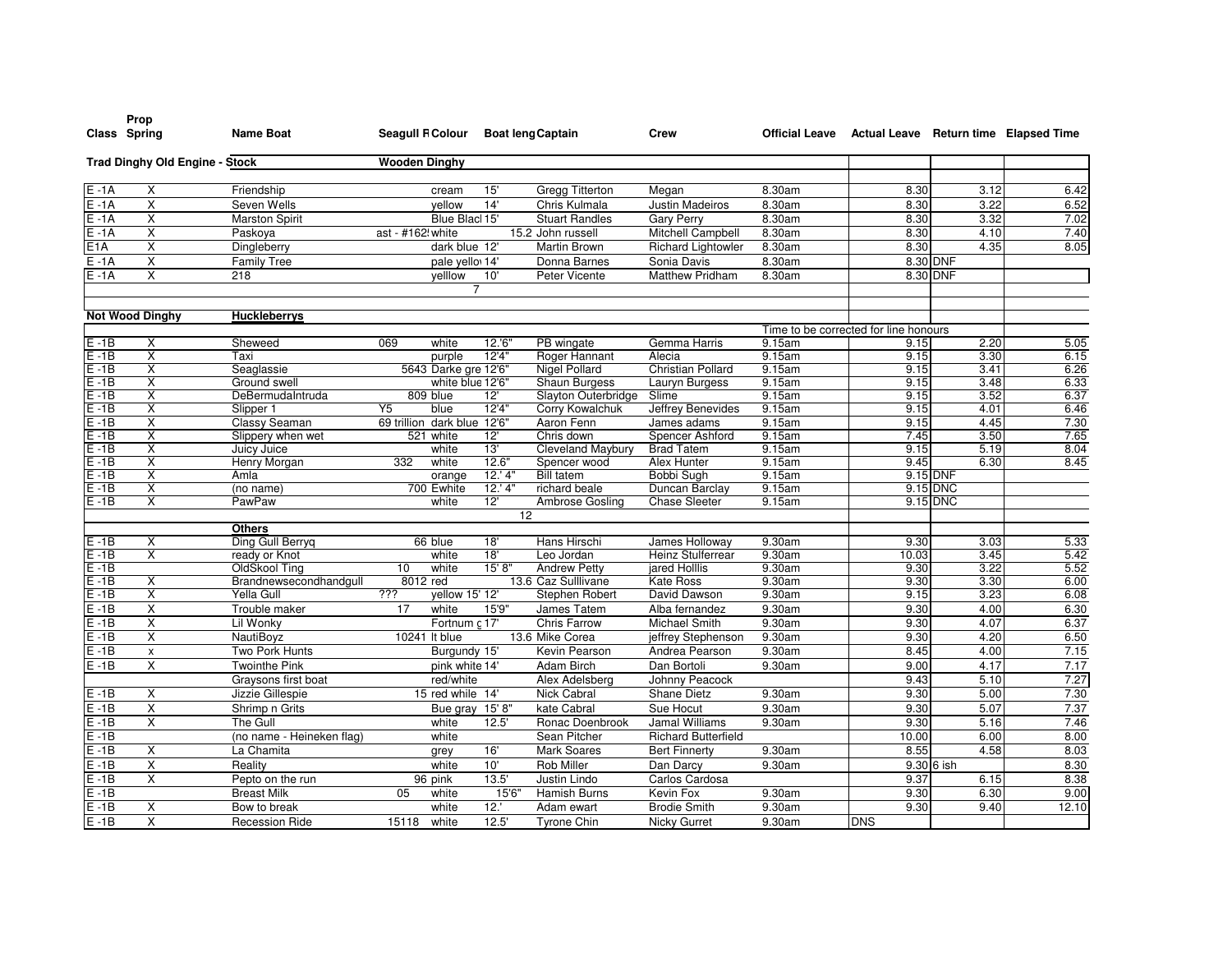|                      | Prop<br>Class Spring | <b>Name Boat</b>     | <b>Seagull R Colour</b> |       | Boat leng Captain | Crew                | <b>Official Leave</b> | Actual Leave Return time Elapsed Time |          |  |
|----------------------|----------------------|----------------------|-------------------------|-------|-------------------|---------------------|-----------------------|---------------------------------------|----------|--|
| $E - 1B$             |                      | Hotspur              | ary                     | 14.3" | Jamison Percy     | <b>Robert Percy</b> | 9.30am                |                                       | 9.30 DNF |  |
| $E - 1B$<br>$E - 1B$ |                      | <b>Musty Crussel</b> | 18<br>green             | 16'   | Alex Amat Stevens | Nicola Davis        | 9.30am                | <b>IDNS</b>                           |          |  |
|                      |                      | jenitalia            | white                   |       | Jennifer Doe      | Jennifer kempe      | 9.30am                |                                       | 9.53 DNF |  |
| $E - 1B$             |                      |                      |                         |       |                   |                     |                       |                                       |          |  |
|                      |                      |                      |                         |       |                   |                     |                       |                                       |          |  |